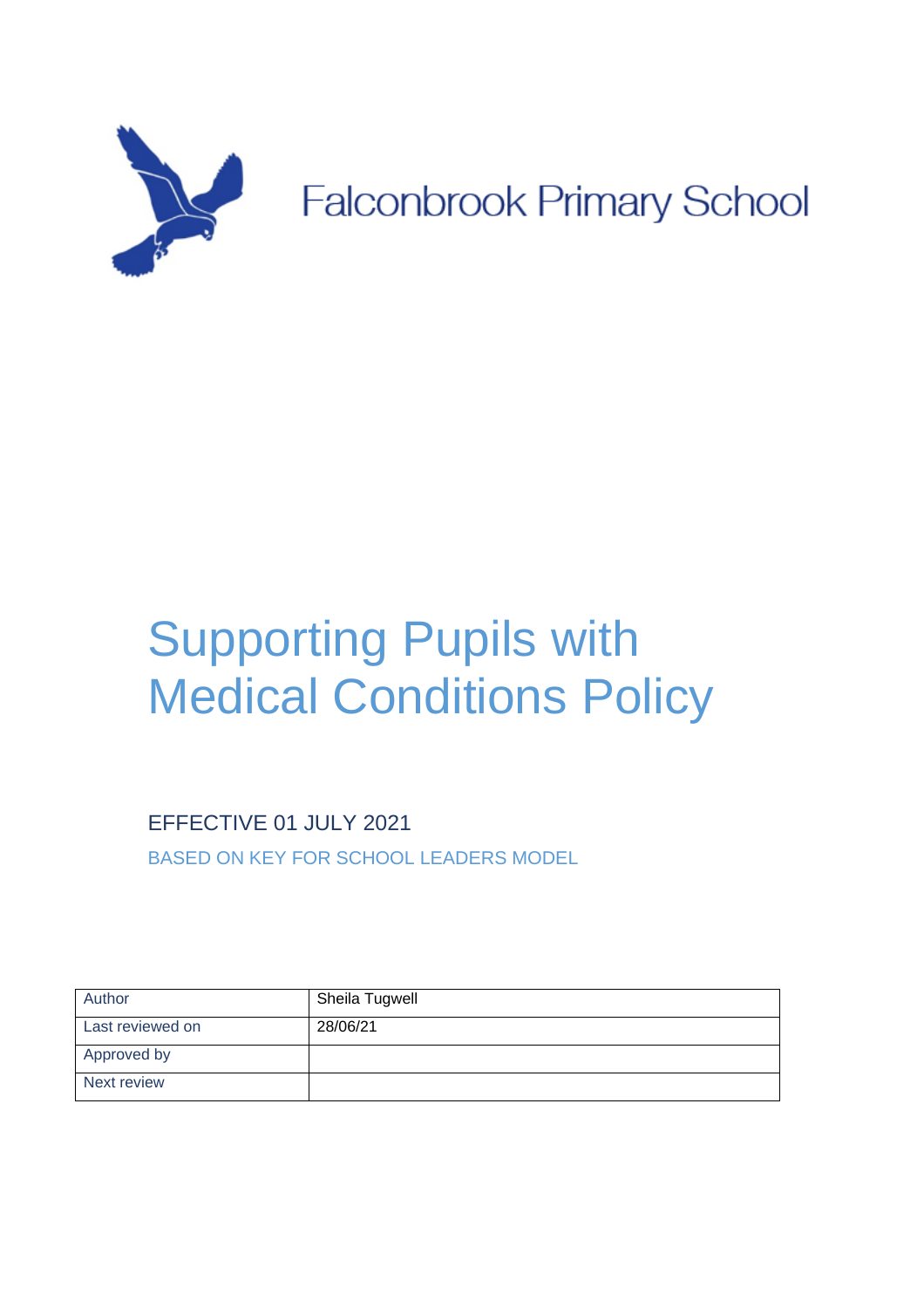# Contents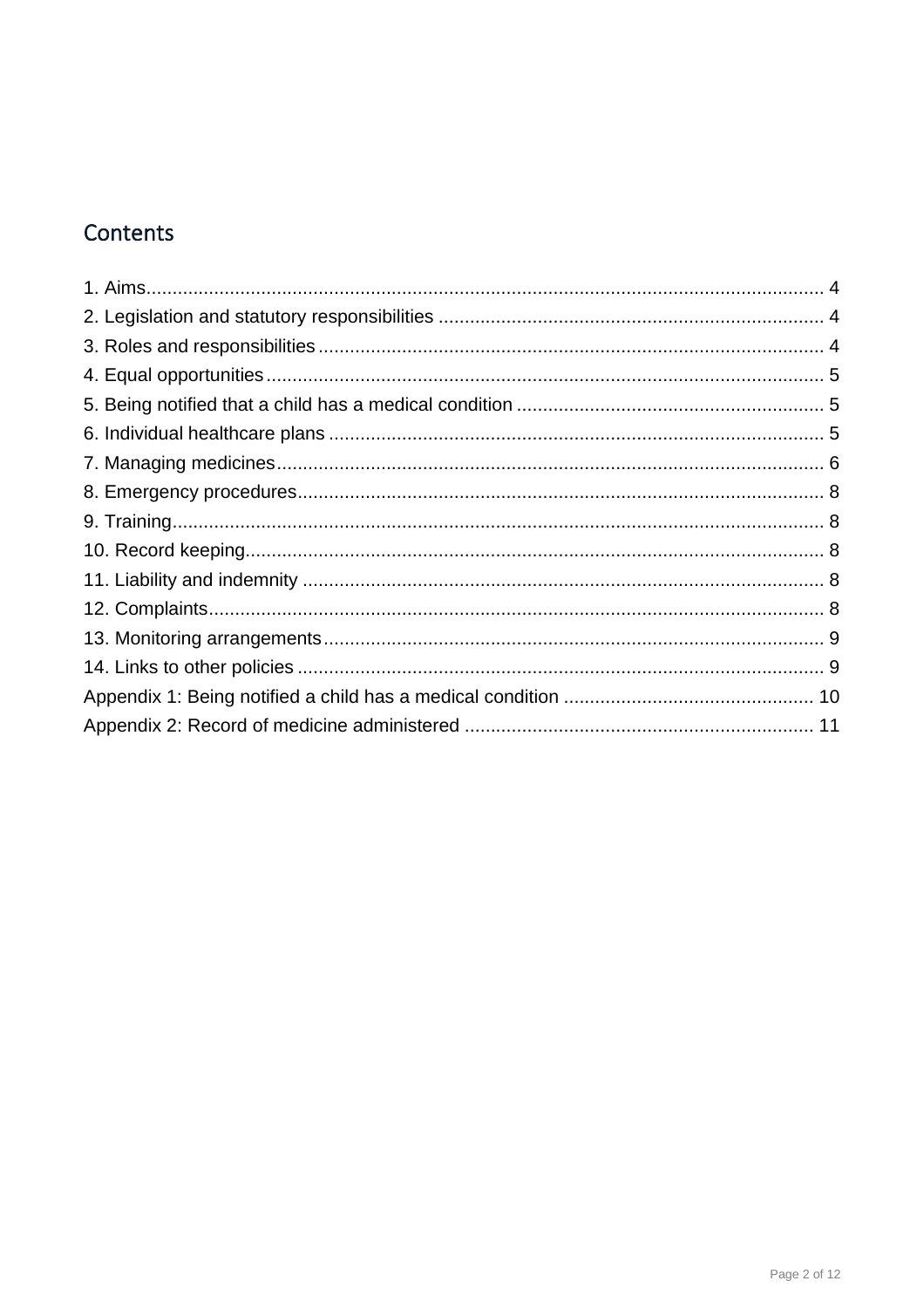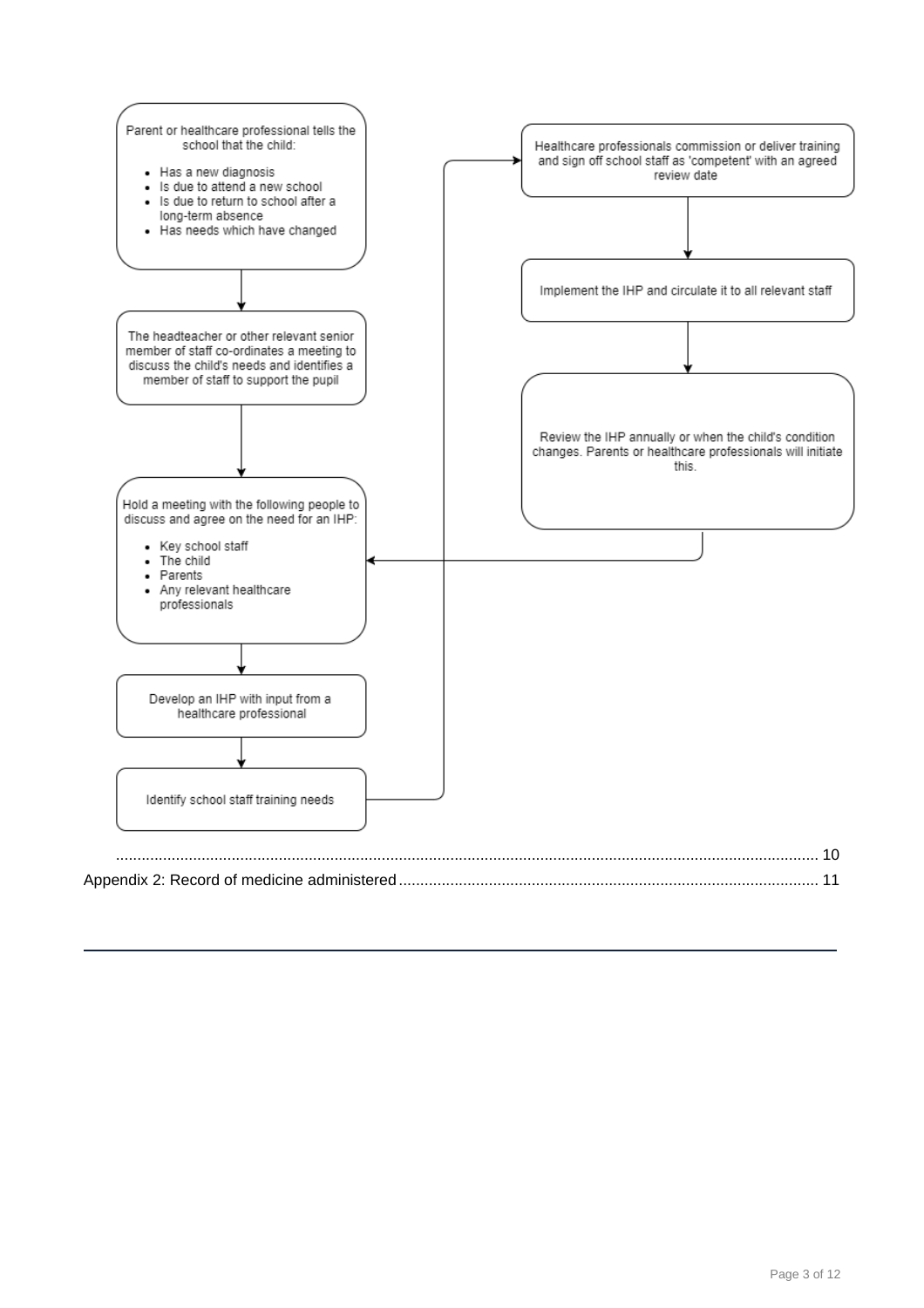## <span id="page-3-0"></span>**1. Aims**

This policy aims to ensure that:

- Pupils, staff and parents understand how our school will support pupils with medical conditions
- Pupils with medical conditions are properly supported to allow them to access the same education as other pupils, including school trips and sporting activities

The governing board will implement this policy by:

- Making sure sufficient staff are suitably trained
- Making sure staff are aware of pupil's condition, where appropriate
- Making sure there are cover arrangements to ensure someone is always available to support pupils with medical conditions
- Providing supply teachers with appropriate information about the policy and relevant pupils
- Developing and monitoring individual healthcare plans (IHPs)

#### **The named person with responsibility for implementing this policy is Sheila Tugwell SENCo**

## <span id="page-3-1"></span>**2. Legislation and statutory responsibilities**

This policy meets the requirements under [Section 100 of the Children and Families Act 2014,](http://www.legislation.gov.uk/ukpga/2014/6/part/5/crossheading/pupils-with-medical-conditions) which places a duty on governing boards to make arrangements for supporting pupils at their school with medical conditions.

It is also based on the Department for Education's statutory guidance: [Supporting pupils at school with](https://www.gov.uk/government/uploads/system/uploads/attachment_data/file/484418/supporting-pupils-at-school-with-medical-conditions.pdf)  [medical conditions.](https://www.gov.uk/government/uploads/system/uploads/attachment_data/file/484418/supporting-pupils-at-school-with-medical-conditions.pdf)

## <span id="page-3-2"></span>**3. Roles and responsibilities**

#### **3.1 The governing board**

The governing board has ultimate responsibility to make arrangements to support pupils with medical conditions. The governing board will ensure that sufficient staff have received suitable training and are competent before they are responsible for supporting children with medical conditions.

#### **3.2 The Head Teacher**

The Head Teacher will:

- Make sure all staff are aware of this policy and understand their role in its implementation
- Ensure that there is a sufficient number of trained staff available to implement this policy and deliver against all individual healthcare plans (IHPs), including in contingency and emergency situations
- Take overall responsibility for the development of IHPs
- Make sure that school staff are appropriately insured and aware that they are insured to support pupils in this way
- Ensure that systems are in place for obtaining information about a child's medical needs and that this information is kept up to date

#### **3.3 Staff**

Supporting pupils with medical conditions during school hours is not the sole responsibility of one person. Any member of staff may be asked to provide support to pupils with medical conditions, although they will not be required to do so. This includes the administration of medicines.

Those staff who take on the responsibility to support pupils with medical conditions will receive sufficient and suitable training, and will achieve the necessary level of competency before doing so.

Teachers will take into account the needs of pupils with medical conditions that they teach. All staff will know what to do and respond accordingly when they become aware that a pupil with a medical condition needs help.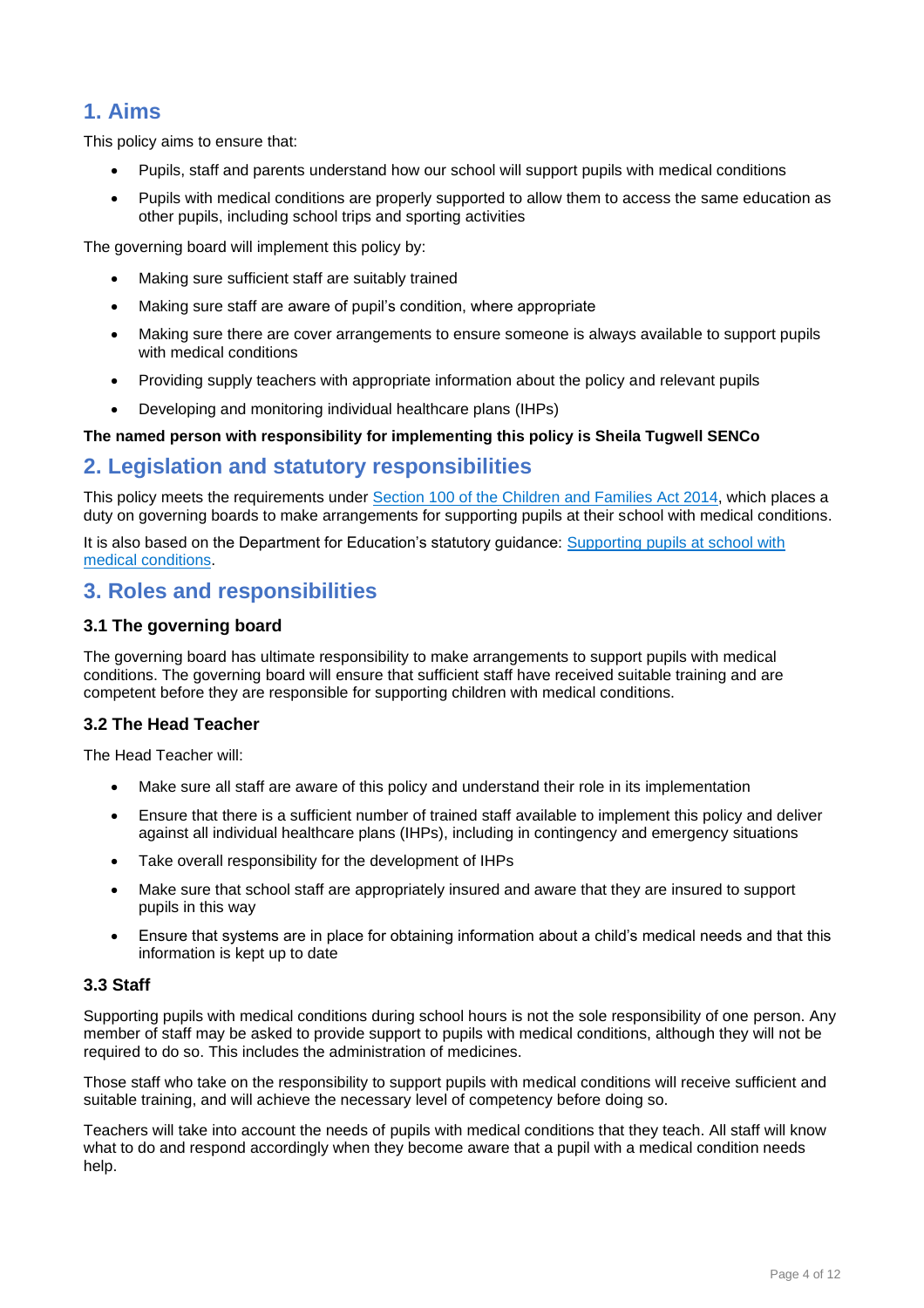#### **3.4 Parents**

Parents will:

- Provide the school with sufficient and up-to-date information about their child's medical needs
- Be involved in the development and review of their child's IHP and may be involved in its drafting
- Carry out any action they have agreed to as part of the implementation of the IHP e.g. provide medicines and equipment

#### **3.5 Pupils**

Pupils with medical conditions will often be best placed to provide information about how their condition affects them. Pupils should be fully involved in discussions about their medical support needs and contribute as much as possible to the development of their IHPs. They are also expected to comply with their IHPs.

#### **3.6 School nurses and other healthcare professionals**

#### **Falconbrook is supported by the Bridge Lane Nursing Team.**

Healthcare professionals, such as GPs and paediatricians, will liaise with the schools nurses and notify them of any pupils identified as having a medical condition.

## <span id="page-4-0"></span>**4. Equal opportunities**

Our school is clear about the need to actively support pupils with medical conditions to participate in school trips and visits, or in sporting activities, and not prevent them from doing so.

The school will consider what reasonable adjustments need to be made to enable these pupils to participate fully and safely on school trips, visits and sporting activities.

Risk assessments will be carried out so that planning arrangements take account of any steps needed to ensure that pupils with medical conditions are included. In doing so, pupils, their parents and any relevant healthcare professionals will be consulted.

## <span id="page-4-1"></span>**5. Being notified that a child has a medical condition**

Parents are asked whether their child has a medical condition when the child joins the school. In addition, our school nursing service may notify the school when a pupil has been identified as having a medical condition that will require support in school. When the school is notified that a pupil has a medical condition, details of the child's, condition and medication will be added to the school medical needs register which is distributed to all staff and is on display in the school office. In addition, in the case of an allergy, the child's name and photograph will be added to the allergy register and brought to the attention of the kitchen staff. Staff members will be made aware of their responsibilities in relation to the medical care of a particular child.

## <span id="page-4-2"></span>**6. Individual healthcare plans**

If a child has Individual Healthcare Plan (IHP) that has been put in place by a healthcare professional the school will adhere to the plan. If a child does not have an individual healthcare plan in place but the school and/or parents think there might be a need for one, the following procedure will be followed. (Appendix 1). Plans will be reviewed at least annually, or earlier if there is evidence that the pupil's needs have changed. Parents/carers are expected to notify school of any changes to their child's medical needs.

Plans will be developed with the pupil's best interests in mind and will set out:

- What needs to be done
- **When**
- By whom

Not all pupils with a medical condition will require an IHP. It will be agreed with a healthcare professional and the parents when an IHP would be inappropriate or disproportionate. This will be based on evidence. If there is not a consensus, the Head Teacher will make the final decision.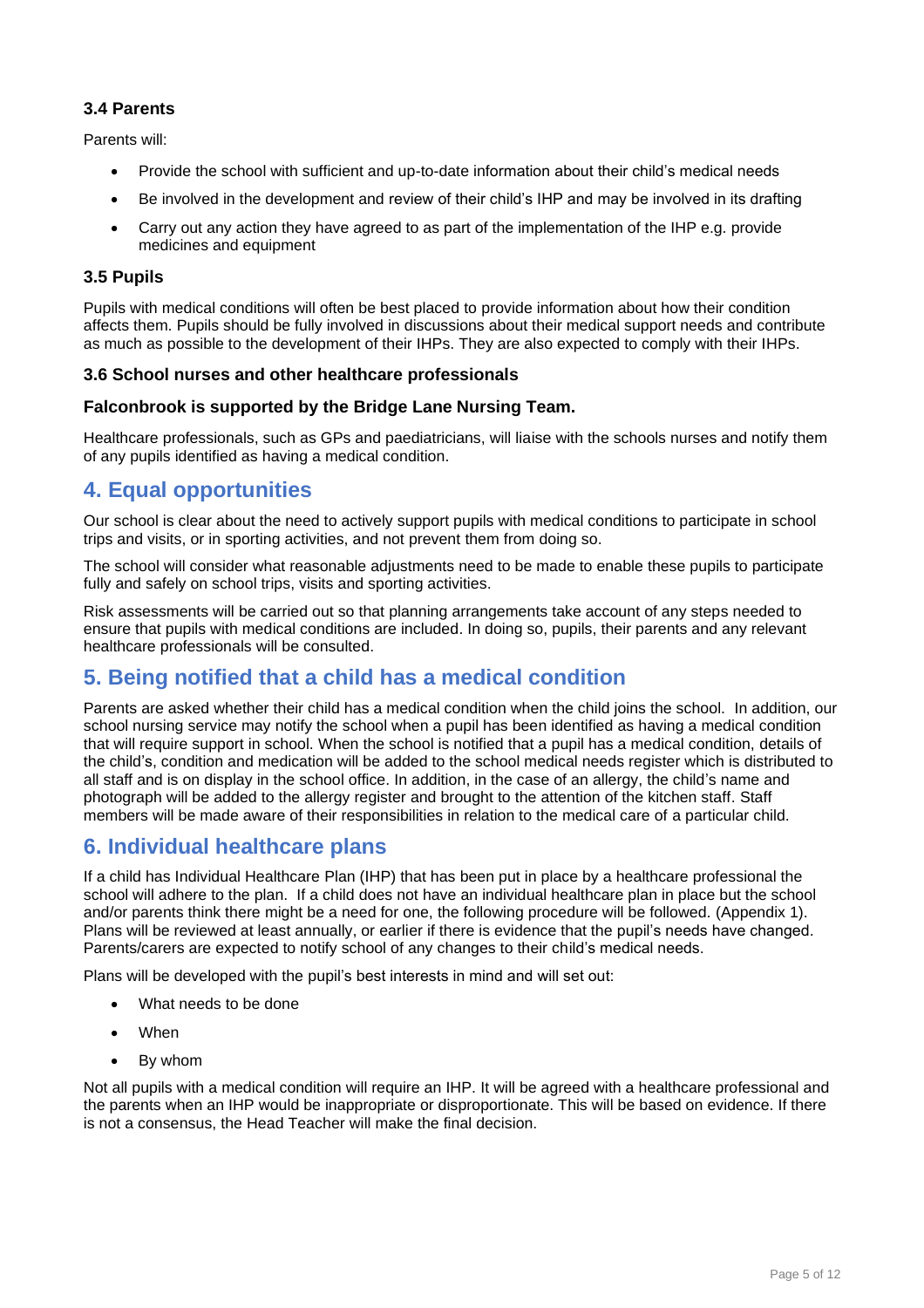Plans will be drawn up in partnership with the school, parents and a relevant healthcare professional, such as the school nurse, specialist or paediatrician, who can best advise on the pupil's specific needs. The pupil will be involved wherever appropriate.

IHPs will be linked to, or become part of, any statement of special educational needs or disabilities (SEND) or education, health and care (EHC) plan. If a pupil has SEND but does not have an EHC plan, the SEND will be mentioned in the IHP.

The level of detail in the plan will depend on the complexity of the child's condition and how much support is needed. The governing board and the Head Teacher/ SENCo will consider the following when deciding what information to record on IHPs:

- The medical condition, its triggers, signs, symptoms and treatments
- The pupil's resulting needs, including medication (dose, side effects and storage) and other treatments, time, facilities, equipment, testing, access to food and drink where this is used to manage their condition, dietary requirements and environmental issues, e.g. travel time between sessions – distance between classroom and office (storage of medicines)
- Specific support for the pupil's educational, social and emotional needs. For example, how absences will be managed, requirements for extra time to complete assessments, use of rest periods or additional support in catching up with lessons and/or counselling sessions
- The level of support needed, including in emergencies. If a pupil is self-managing their medication, this will be clearly stated with appropriate arrangements for monitoring – requirement of a PEEP
- Who will provide this support, their training needs, expectations of their role and confirmation of proficiency to provide support for the pupil's medical condition from a healthcare professional, and cover arrangements for when they are unavailable
- Who in the school needs to be aware of the pupil's condition and the support required
- Arrangements for written permission from parents and the Head Teacher for medication to be administered by a member of staff, or self-administered by the pupil during school hours under observation of named staff member
- Separate arrangements or procedures required for school trips or other school activities outside of the normal school timetable that will ensure the pupil can participate, e.g. risk assessments (ref Educational Visits Policy)
- Where confidentiality issues are raised by the parent/pupil, the designated individuals to be entrusted with information about the pupil's condition
- What to do in an emergency, including who to contact, and contingency arrangements

#### <span id="page-5-0"></span>**7. Managing medicines**

Prescription medicines will only be administered at school we have parents' written consent ( or carer if relevant e.g. LAC or SGO).

Procedure (Appendix 2):

• Meeting with parent and SENCo.

Paperwork completed (medication / dosage / named adults to administer) and signed by SENCO and parent.

- Head Teacher reads and signs. (DHT in absence of HT)
- Medication is administered as per agreement.

*Prescribed medication cannot be administered until this procedure has been completed.*

- The school will only accept prescribed medicines that are:
- In-date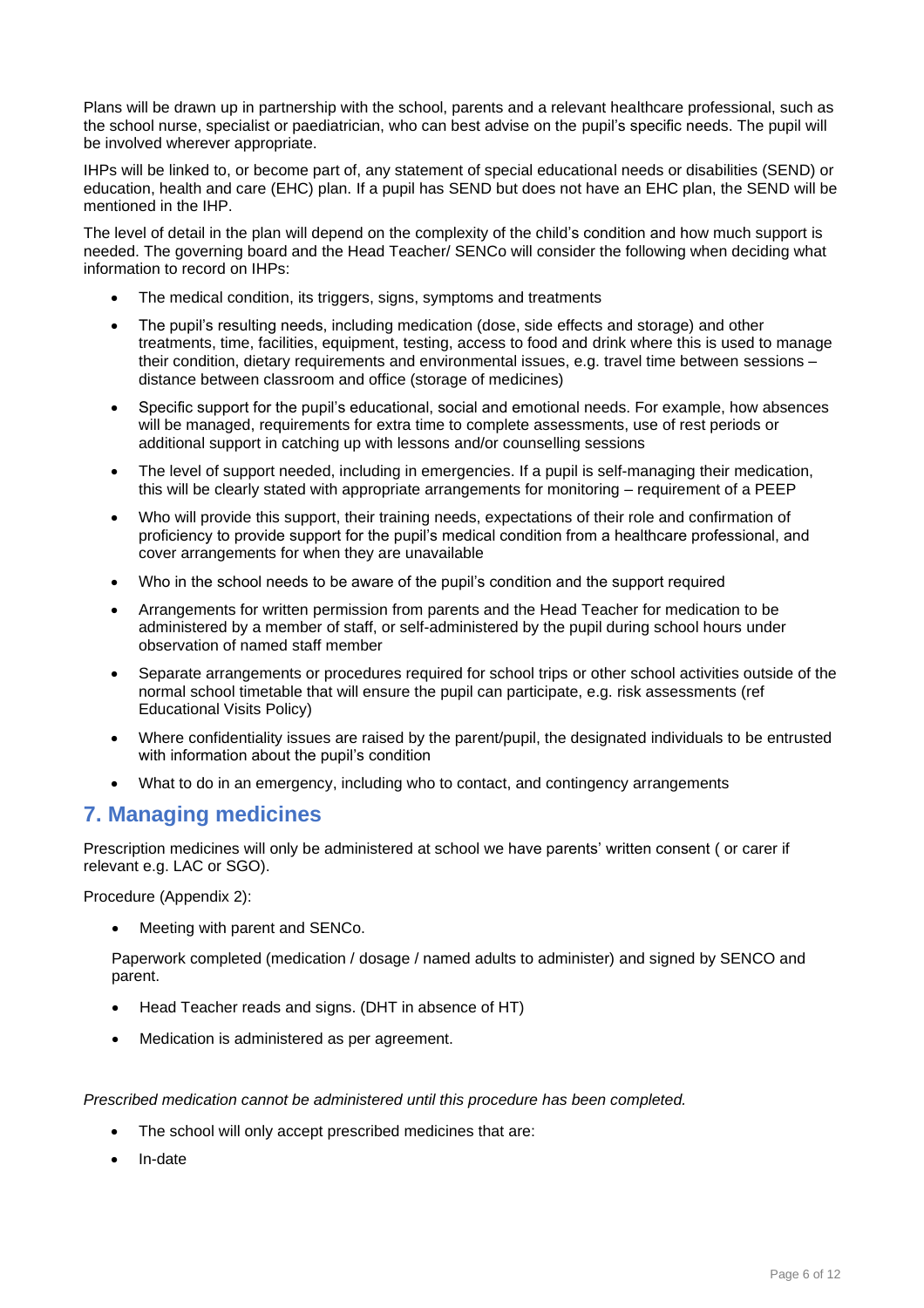- **Labelled**
- Provided in the original container, as dispensed by the pharmacist, and include instructions for administration, dosage and storage

The school will accept insulin that is inside an insulin pen or pump rather than its original container, but it must be in date.

All medicines will be stored safely in the class medical box or the medicine cupboard in the school office. Emergency inhalers and epi-pens are kept in the school medicine cupboard. Pupils will be informed about where their medicines are at all times and be able to access them immediately. Medicines and devices such as asthma inhalers, blood glucose testing meters and adrenaline pens will always be readily available to pupils and not locked away.

Medicines will be returned to parents to arrange for safe disposal when no longer required.

#### **7.1 Controlled drugs**

[Controlled drugs](http://www.nhs.uk/chq/Pages/1391.aspx?CategoryID=73) are prescription medicines that are controlled under the [Misuse of Drugs Regulations 2001](http://www.legislation.gov.uk/uksi/2001/3998/schedule/1/made) and subsequent amendments, such as morphine or methylphenidate hydrochloride (Ritalin)

All controlled drugs are kept in a secure cupboard in the school office (or in the SENCo office if needed) and only named staff have access.

Controlled drugs will be easily accessible in an emergency and a record of any doses used and the amount held will be kept.

#### **7.2 Pupils managing their own needs**

Pupils who are competent will be encouraged to take responsibility for managing their own medicines and procedures. This will be discussed with parents and it will be reflected in their IHPs.

Pupils will be allowed to carry their own medicines and relevant devices wherever appropriate. Staff will not force a pupil to take a medicine or carry out a necessary procedure if they refuse, but will follow the procedure agreed in the IHP and inform parents so that an alternative option can be considered, if necessary.

#### **7.3 Unacceptable practice**

School staff should use their discretion and judge each case individually with reference to the pupil's IHP, but it is generally not acceptable to:

- Prevent pupils from easily accessing their inhalers and medication, and administering their medication when and where necessary
- Assume that every pupil with the same condition requires the same treatment
- Ignore the views of the pupil or their parents
- Ignore medical evidence or opinion (although this may be challenged)
- Send children with medical conditions home frequently for reasons associated with their medical condition or prevent them from staying for normal school activities, including lunch, unless this is specified in their IHPs
- If the pupil becomes ill, send them to the school office or medical room unaccompanied or with someone unsuitable
- Penalise pupils for their attendance record if their absences are related to their medical condition, e.g. hospital appointments
- Prevent pupils from drinking, eating or taking toilet or other breaks whenever they need to in order to manage their medical condition effectively
- Require parents, or otherwise make them feel obliged, to attend school to administer medication or provide medical support to their pupil, including with toileting issues. No parent should have to give up working because the school is failing to support their child's medical needs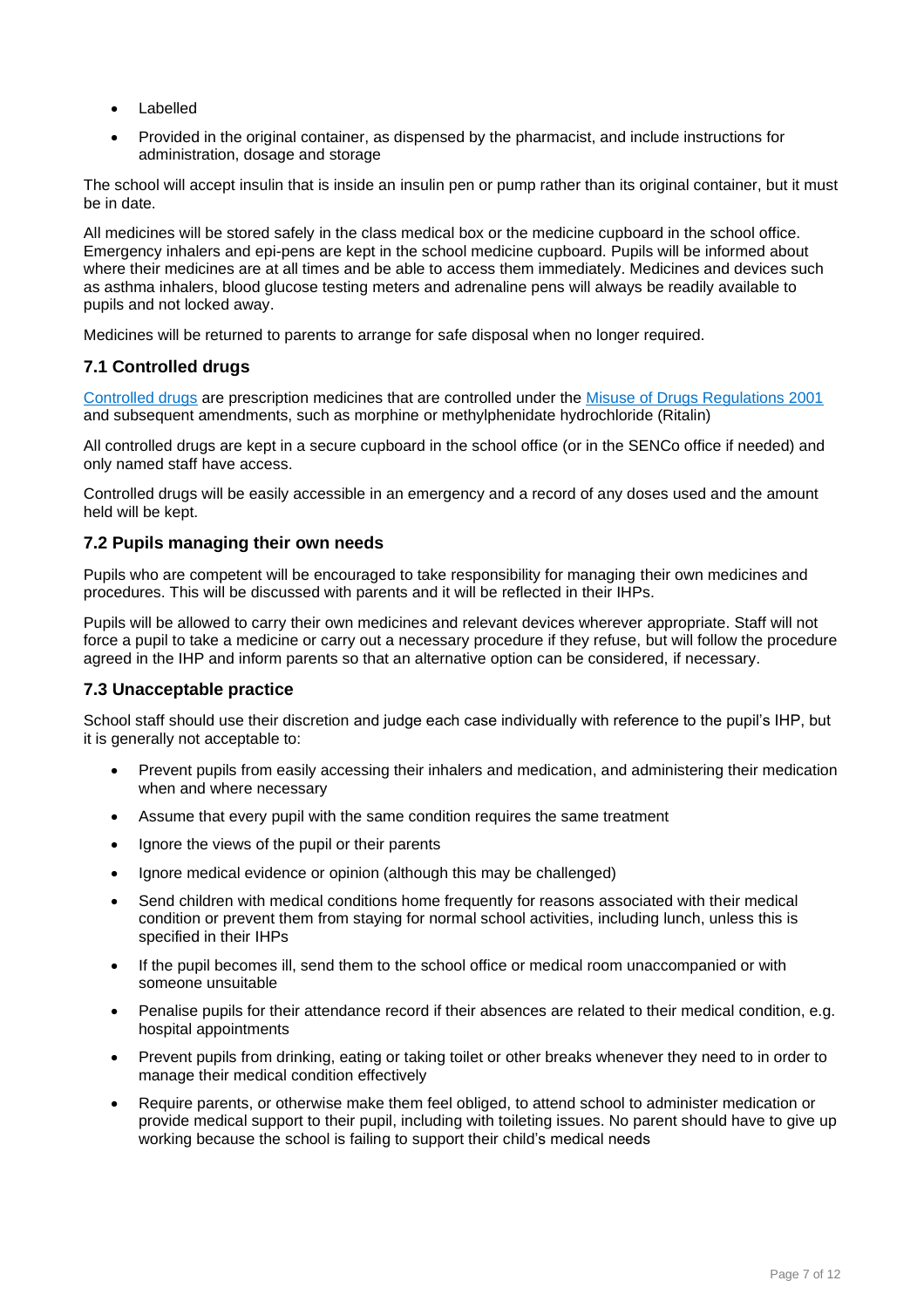- Prevent pupils from participating, or create unnecessary barriers to pupils participating in any aspect of school life, including school trips, e.g. by requiring parents to accompany their child
- Administer, or ask pupils to administer, medicine in school toilets

#### <span id="page-7-0"></span>**8. Emergency procedures**

Staff will follow the school's normal emergency procedures (for example, calling 999). All pupils' IHPs will clearly set out what constitutes an emergency and will explain what to do.

If a pupil needs to be taken to hospital, staff will stay with the pupil until the parent arrives, or accompany the pupil to hospital by ambulance.

## <span id="page-7-1"></span>**9. Training**

Staff who are responsible for supporting pupils with medical needs will receive suitable and sufficient training to do so.

The training will be identified during the development or review of IHPs. Staff who provide support to pupils with medical conditions will be included in meetings where this is discussed.

The relevant healthcare professionals will lead on identifying the type and level of training required and will agree this with the SENCo, who will then inform the Head Teacher. Training will be kept up to date.

Training will:

- Be sufficient to ensure that staff are competent and have confidence in their ability to support the pupils
- Fulfil the requirements in the IHPs
- Help staff to have an understanding of the specific medical conditions they are being asked to deal with, their implications and preventative measures

Healthcare professionals will provide confirmation of the proficiency of staff in a medical procedure, or in providing medication.

All staff will receive training so that they are aware of this policy and understand their role in implementing it, for example, with preventative and emergency measures so they can recognise and act quickly when a problem occurs. This will be provided for new staff during their induction.

## <span id="page-7-2"></span>**10. Record keeping**

The governing board will ensure that written records are kept of all medicine administered to pupils. Parents will be informed if their pupil has been unwell at school.

All IHPs are kept in a folder in the Medicine Cupboard in the school office. Copies are also kept in individual class medical folders.

## <span id="page-7-3"></span>**11. Liability and indemnity**

The governing board will ensure that the appropriate level of insurance is in place and appropriately reflects the school's level of risk.

Employer's Liability Insurance provides insurance for staff providing support for pupils with medical conditions. This insurance policy is arranged through Wandsworth Borough Council:

## <span id="page-7-4"></span>**12. Complaints**

Parents with a complaint about their child's medical condition should discuss these directly with the SENCo in the first instance. If the SENCo cannot resolve the matter, they will direct parents to the school's complaints procedure.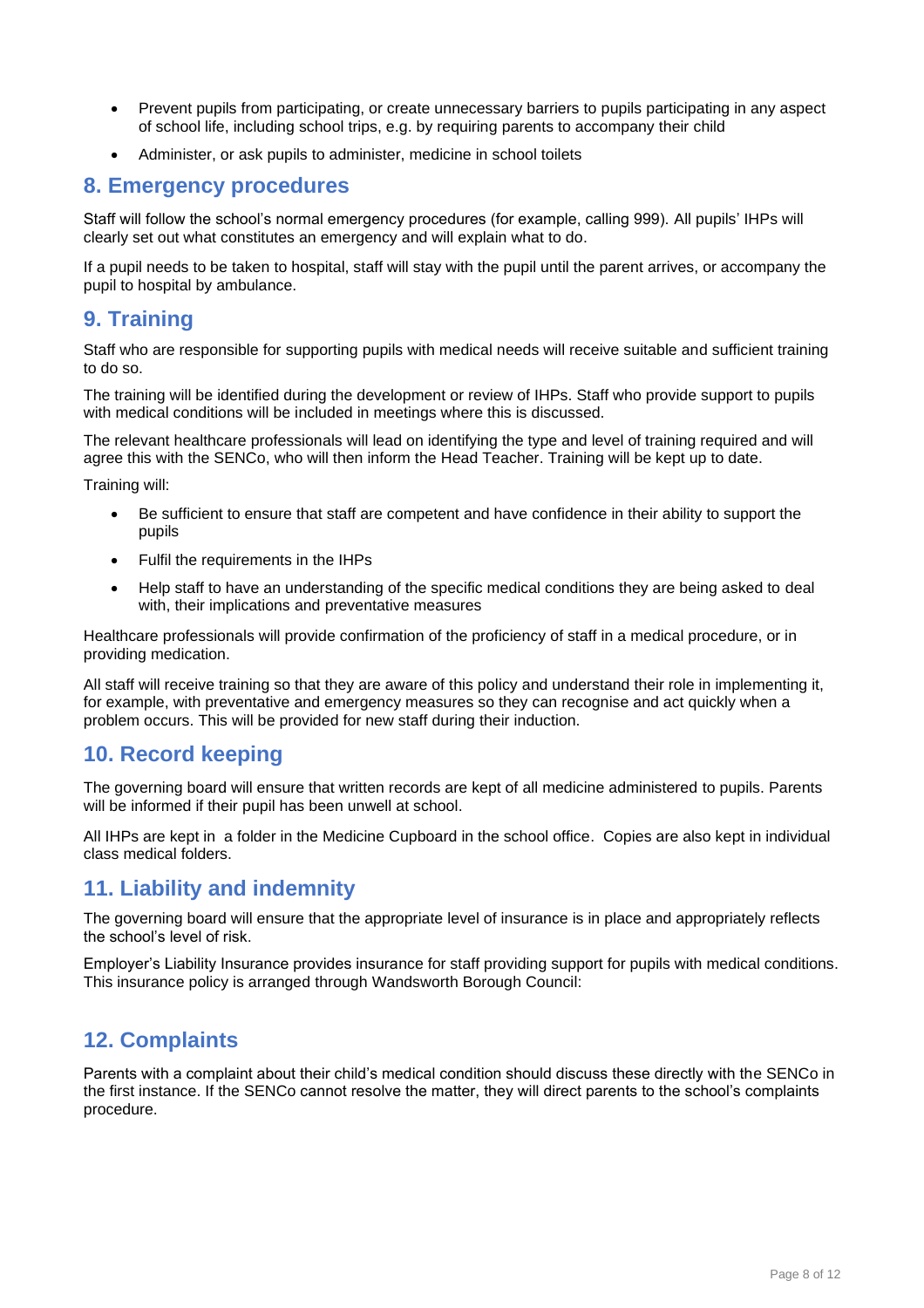## <span id="page-8-0"></span>**13. Monitoring arrangements**

This policy will be reviewed and approved by the governing board every year.

## <span id="page-8-1"></span>**14. Links to other policies**

This policy links to the following policies:

- Accessibility plan
- Complaints
- Equality information and objectives
- First aid
- Health and safety
- Safeguarding
- Special educational needs information report and policy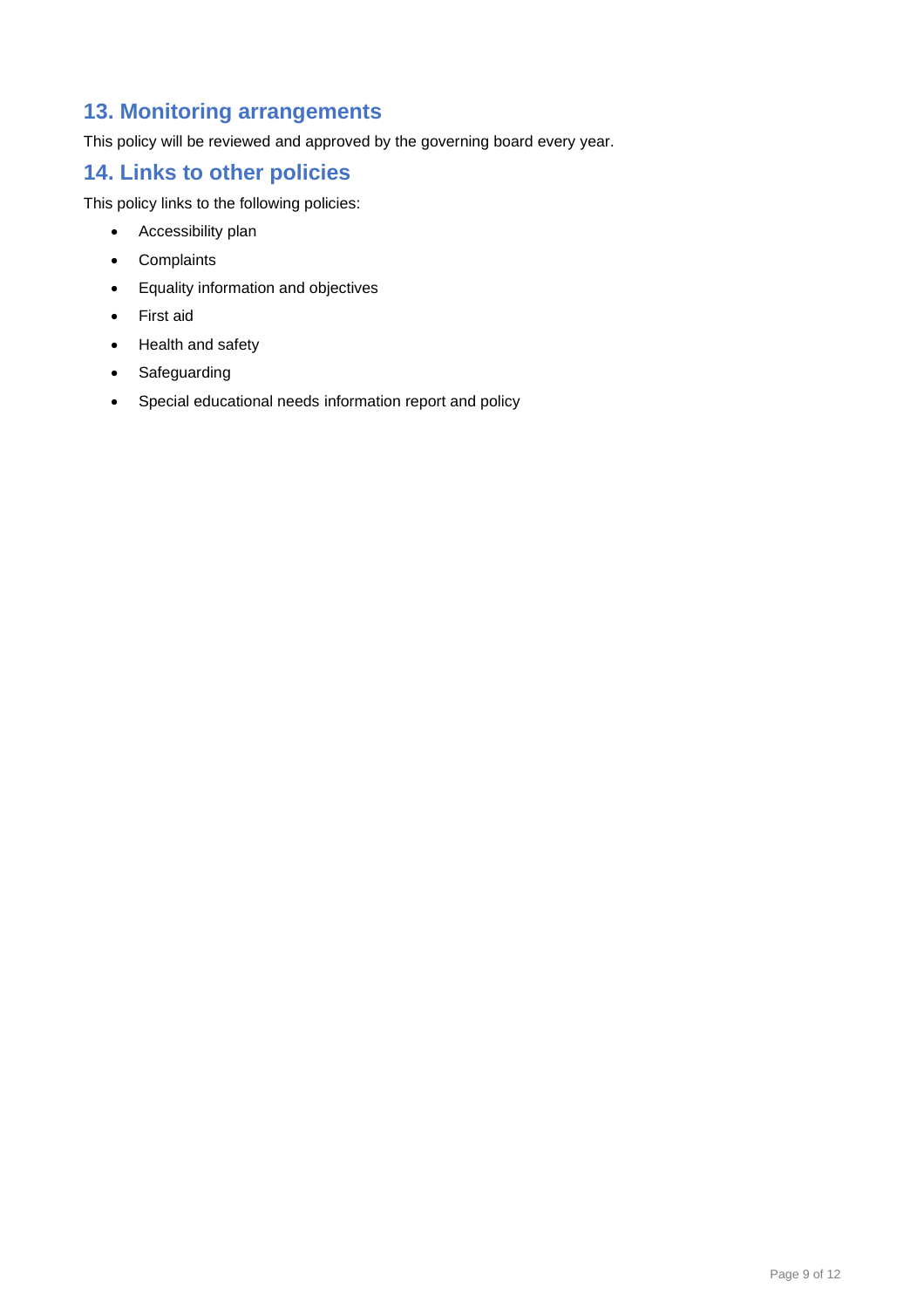## <span id="page-9-0"></span>**Appendix 1: Being notified a child has a medical condition**

<span id="page-9-1"></span>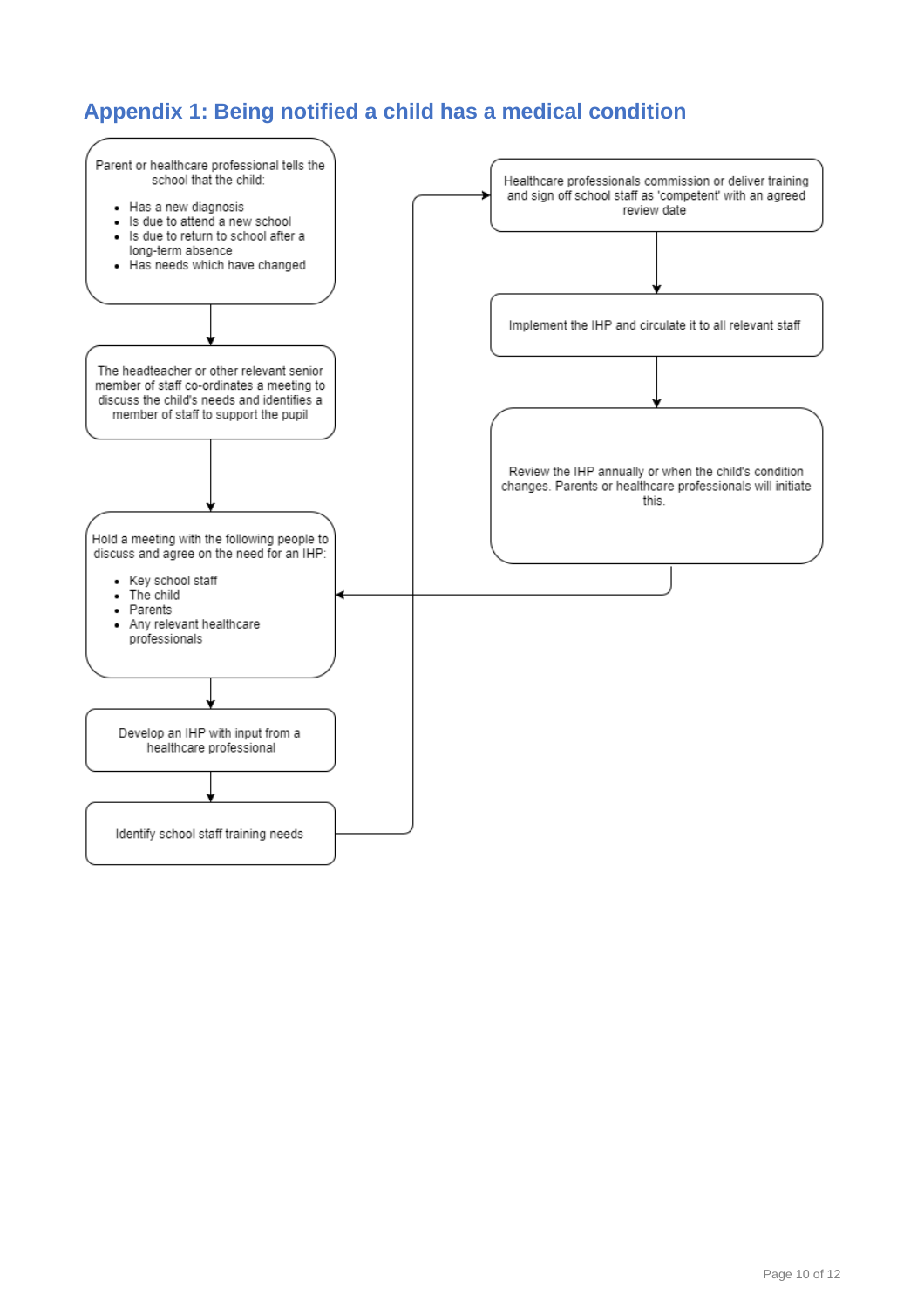

# <span id="page-10-0"></span>**Appendix 2: Record of medicine administered**

#### **REQUEST FOR ADMINISTRATION OF PRESCRIBED MEDICATION AT FALCONBROOK**

|                                                  | This form is provided, in the interest of staff and pupils, in accordance with legal requirement and good practice. |
|--------------------------------------------------|---------------------------------------------------------------------------------------------------------------------|
|                                                  |                                                                                                                     |
|                                                  |                                                                                                                     |
|                                                  |                                                                                                                     |
| <b>Administration Process:</b>                   |                                                                                                                     |
|                                                  |                                                                                                                     |
|                                                  |                                                                                                                     |
|                                                  |                                                                                                                     |
|                                                  |                                                                                                                     |
|                                                  |                                                                                                                     |
|                                                  |                                                                                                                     |
|                                                  |                                                                                                                     |
|                                                  |                                                                                                                     |
|                                                  | Any other details: (including how long child will need to take prescribed medication)                               |
|                                                  |                                                                                                                     |
|                                                  |                                                                                                                     |
|                                                  |                                                                                                                     |
| Lead Administrator: Additional Administrator(s): |                                                                                                                     |